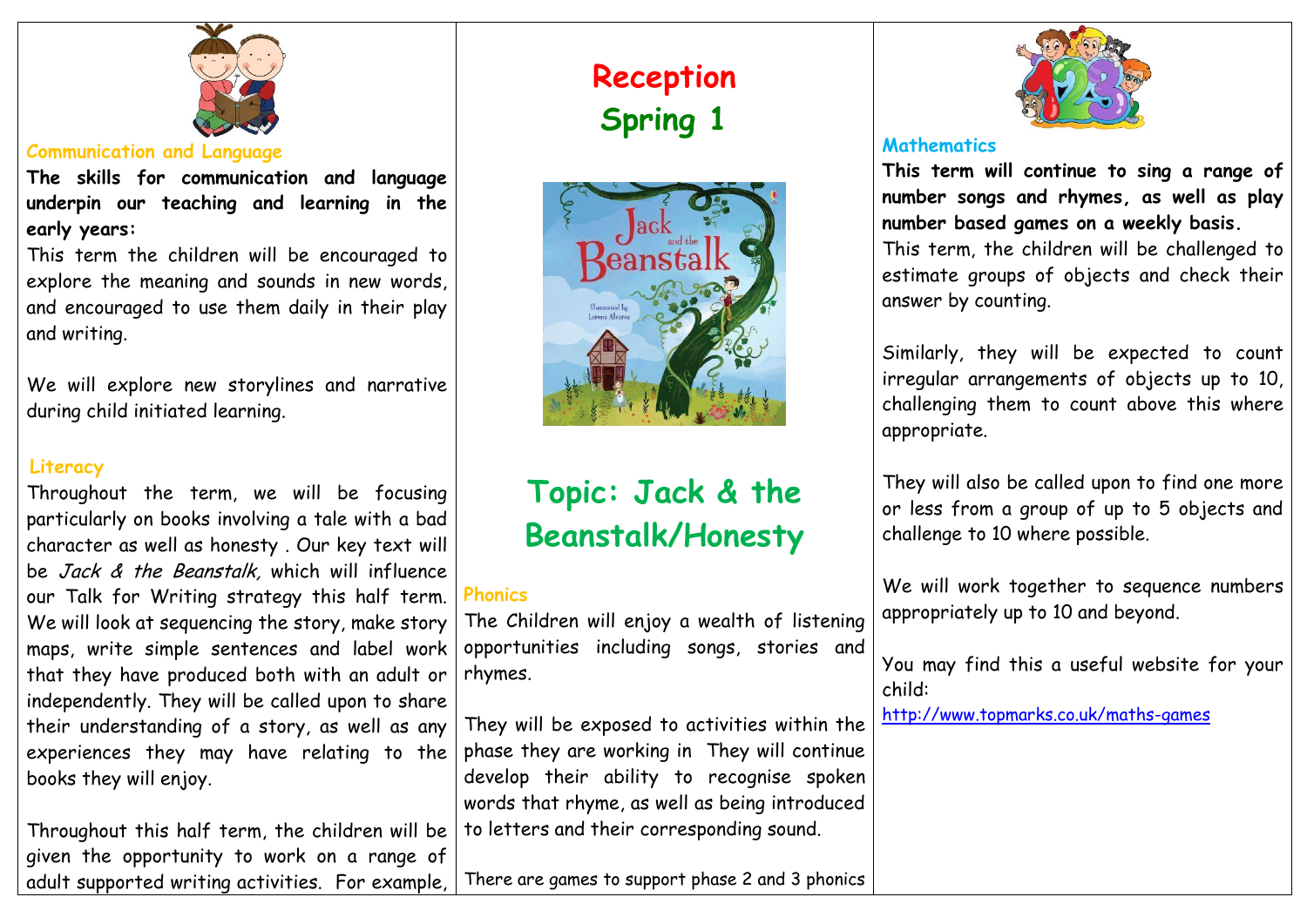| the children will make a List of what Jack stole,  | at the following link:            |  |
|----------------------------------------------------|-----------------------------------|--|
| a Celebration Party Planner, and number            | http://www.letters-and-sounds.com |  |
| formation exercises.                               |                                   |  |
|                                                    |                                   |  |
|                                                    |                                   |  |
| During child initiated play, they will continue to |                                   |  |
| be encouraged to write their own name, labels      |                                   |  |
|                                                    |                                   |  |
| and simple sentences where possible.               |                                   |  |
|                                                    |                                   |  |
|                                                    |                                   |  |
|                                                    |                                   |  |
|                                                    |                                   |  |
|                                                    |                                   |  |
|                                                    |                                   |  |
|                                                    |                                   |  |
|                                                    |                                   |  |
|                                                    |                                   |  |
|                                                    |                                   |  |
|                                                    |                                   |  |
|                                                    |                                   |  |
|                                                    |                                   |  |
|                                                    |                                   |  |
|                                                    |                                   |  |
|                                                    |                                   |  |
|                                                    |                                   |  |
|                                                    |                                   |  |
|                                                    |                                   |  |
|                                                    |                                   |  |
|                                                    |                                   |  |
|                                                    |                                   |  |
|                                                    |                                   |  |
|                                                    |                                   |  |
|                                                    |                                   |  |
|                                                    |                                   |  |
|                                                    |                                   |  |
|                                                    |                                   |  |
|                                                    |                                   |  |
|                                                    |                                   |  |
|                                                    |                                   |  |
|                                                    |                                   |  |
|                                                    |                                   |  |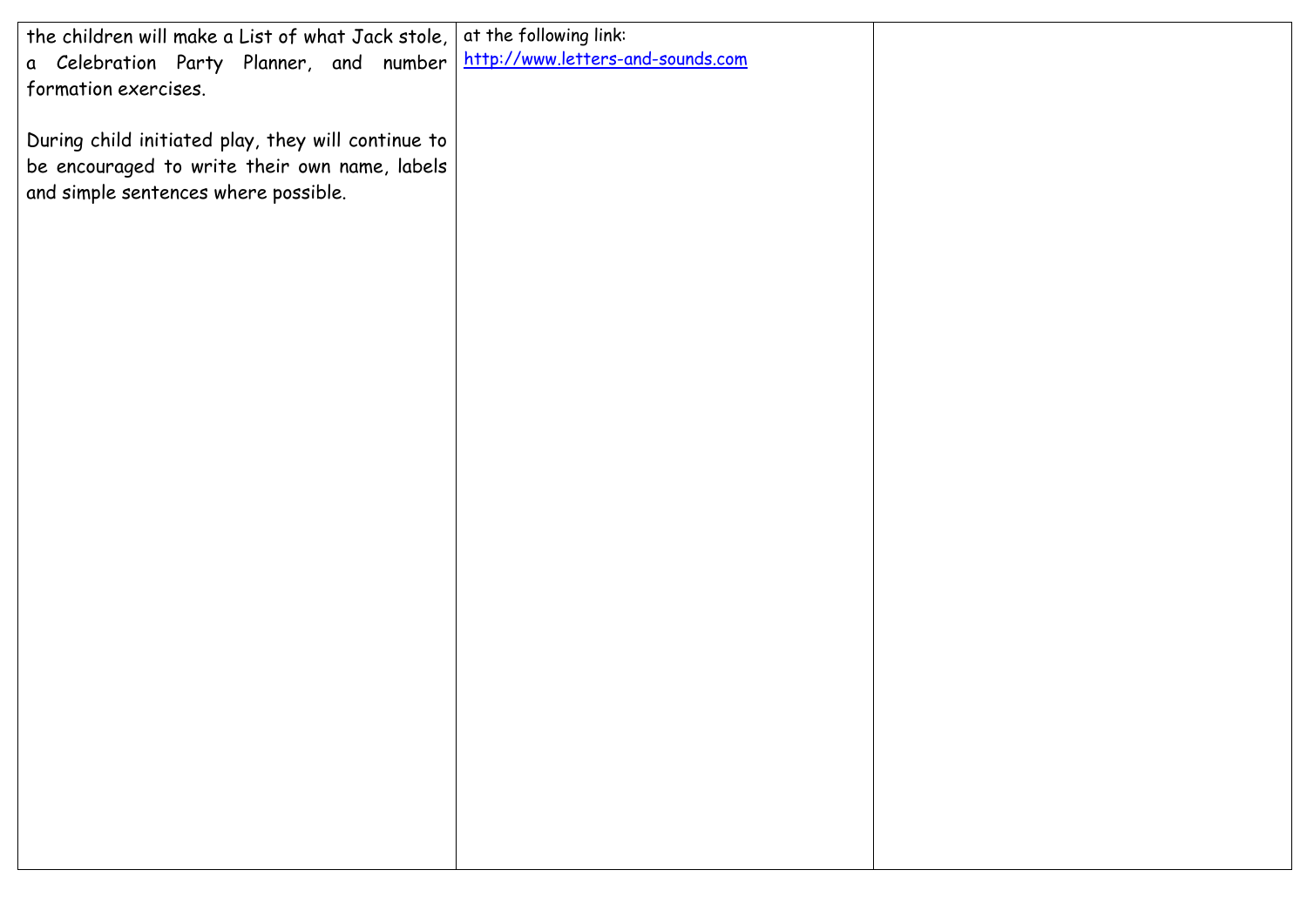

**Physical Development**

This term, we are teaching simple ball skills in our PE Lessons, where the children are expected to work together to further their throwing and catching skills. This includes accuracy, hand-eye co-ordination, balance and control. We will talk about good practice with regards to exercise and hygiene, as well as the safe transportation and storage of PE equipment.

We now expect the children to change themselves for PE independently, and take responsibility for their own belongings.

In addition to this, we will be hosting a Healthy Eating week, where we will look at healthy food and drinks, as well as the need for variety in food.



#### **Understanding the World**

The children will continue to be given lots of opportunities to learn about life in our world, this term.

We will be learning simple facts about materials, focusing on how they feel and what



#### **Personal, Social and Emotional Development**

This term, the children will be encouraged to resolve conflicts with each other, being able to find a compromise with each other. The children should be able to recognise when they have upset their friends and be able to say sorry independently.

We strive for the children to be confident, speaking to each other about their own needs, wants, interests and opinions.

Our school value this term is 'Honesty'. The children will be given lots of opportunities to explore what this means and demonstrate how they and others have been honesty both in the setting and at home.



## **Expressive Arts and Design**

This half term, the children will be expected to plan what they are creating in our Creative Area. For example, we will be making things from different materials such as clay. We will be teaching them that different media can be combined to create new effects, and hope they will use their new found skills independently to construct with a purpose in mind, using different resources,

We will expect them to use simple tools and techniques safely.



This half term we will be exploring the topic 'Celebration' and our local church as well a starting the topic of 'Gathering'. During 'Celebration', we will look at familiar celebration to the children, and talk about

#### **Other information**

Baking – We will hopefully bake each Friday and will endeavour to link this to our theme where possible.

Reading books will be sent home on a weekly basis.